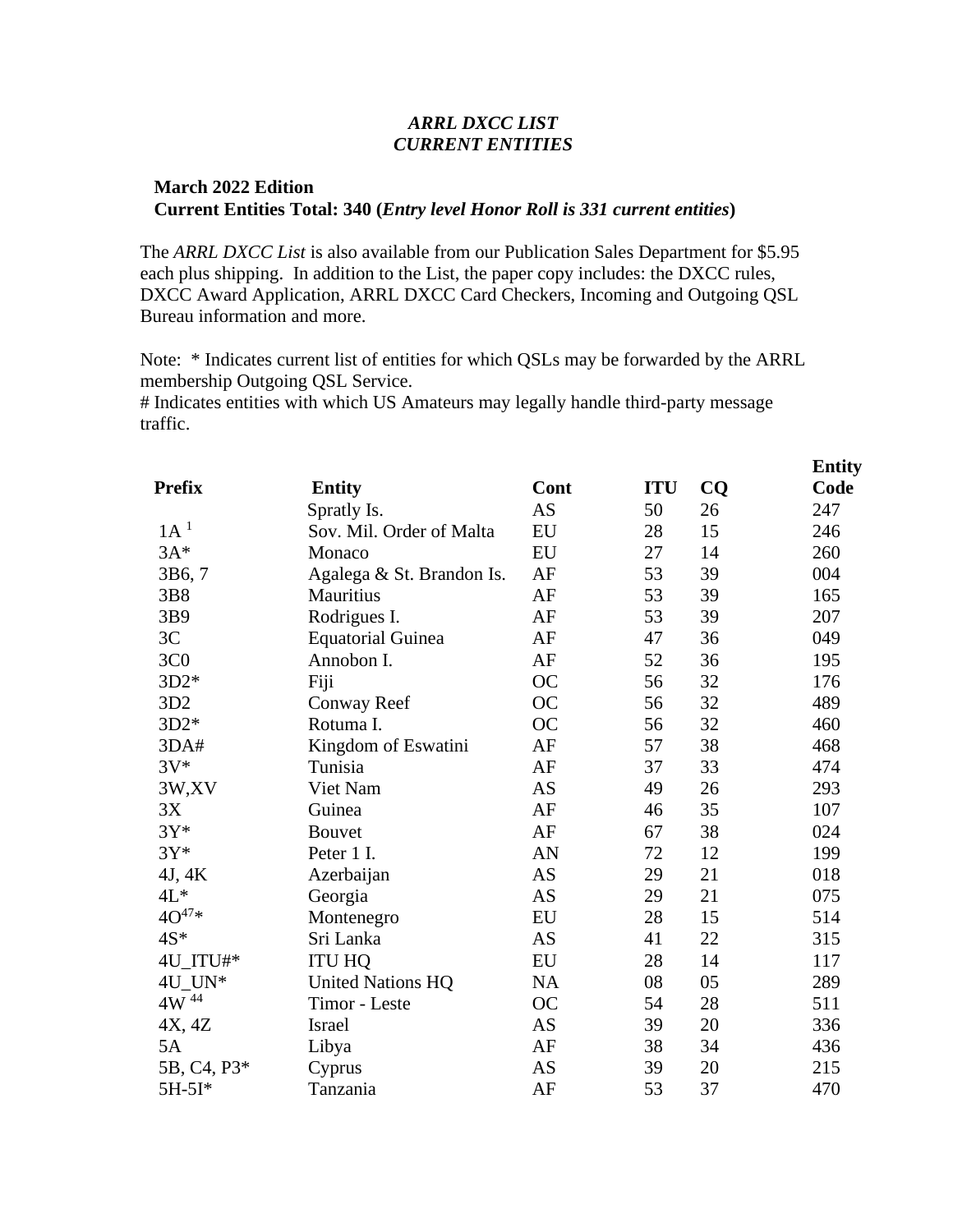| $5N*$                | Nigeria                     | AF                     | 46  | 35    | 450 |
|----------------------|-----------------------------|------------------------|-----|-------|-----|
| 5R                   | Madagascar                  | AF                     | 53  | 39    | 438 |
| $5T^2$               | Mauritania                  | AF                     | 46  | 35    | 444 |
| $5U^3$               | Niger                       | AF                     | 46  | 35    | 187 |
| 5V                   | Togo                        | AF                     | 46  | 35    | 483 |
| $5W*$                | Samoa                       | <b>OC</b>              | 62  | 32    | 190 |
| $5X^*$               | Uganda                      | AF                     | 48  | 37    | 286 |
| 5Y-5Z*               | Kenya                       | AF                     | 48  | 37    | 430 |
| $6V - 6W^{4*}$       | Senegal                     | AF                     | 46  | 35    | 456 |
| 6Y#*                 | Jamaica                     | NA                     | 11  | 08    | 082 |
| 7O <sup>5</sup>      | Yemen                       | AS                     | 39  | 21    | 492 |
| 7P                   | Lesotho                     | AF                     | 57  | 38    | 432 |
| 7Q                   | Malawi                      | $\rm AF$               | 53  | 37    | 440 |
| 7T-7Y*               | Algeria                     | AF                     | 37  | 33    | 400 |
| $8P*$                | <b>Barbados</b>             | NA                     | 11  | 08    | 062 |
| 8Q*                  | Maldives                    | AS/AF                  | 41  | 22    | 159 |
| $8R#*$               | Guyana                      | <b>SA</b>              | 12  | 09    | 129 |
| $9A^{6*}$            | Croatia                     | ${\rm EU}$             | 28  | 15    | 497 |
| $9G^7#$ *            | Ghana                       | AF                     | 46  | 35    | 424 |
| 9H*                  | Malta                       | EU                     | 28  | 15    | 257 |
| 9I-9J*               | Zambia                      | AF                     | 53  | 36    | 482 |
| 9K*                  | Kuwait                      | AS                     | 39  | 21    | 348 |
| 9L#                  | Sierra Leone                | AF                     | 46  | 35    | 458 |
| 9M2, 4 <sup>8*</sup> | West Malaysia               | AS                     | 54  | 28    | 299 |
| 9M6, $8^{8*}$        | East Malaysia               | <b>OC</b>              | 54  | 28    | 046 |
| 9N                   | Nepal                       | AS                     | 42  | 22    | 369 |
| 9Q-9T*               | Dem. Rep. of Congo          | AF                     | 52  | 36    | 414 |
| $9U^9$               | <b>Burundi</b>              | AF                     | 52  | 36    | 404 |
| $9V^{10*}$           | Singapore                   | AS                     | 54  | 28    | 381 |
| $9X^9$               | Rwanda                      | AF                     | 52  | 36    | 454 |
| 9Y-9Z#*              | Trinidad & Tobago           | <b>SA</b>              | 11  | 09    | 090 |
| $A2*$                | <b>Botswana</b>             | AF                     | 57  | 38    | 402 |
| A <sub>3</sub>       | Tonga                       | <b>OC</b>              | 62  | 32    | 160 |
| $A4*$                | Oman                        | AS                     | 39  | 21    | 370 |
| A5                   | <b>Bhutan</b>               | AS                     | 41  | 22    | 306 |
| A6                   | <b>United Arab Emirates</b> | AS                     | 39  | 21    | 391 |
| $A7*$                | Qatar                       | AS                     | 39  | 21    | 376 |
| $A9*$                | Bahrain                     | AS                     | 39  | 21    | 304 |
| AP*                  | Pakistan                    | AS                     | 41  | 21    | 372 |
| $B^*$                | China                       | AS                     | (A) | 23,24 | 318 |
| BS7 <sup>11</sup>    | Scarborough Reef            | $\mathbf{A}\mathbf{S}$ | 50  | 27    | 506 |
| $BU-BX*$             | Taiwan                      | AS                     | 44  | 24    | 386 |
| $BV9P^{12}$          | Pratas I.                   | AS                     | 44  | 24    | 505 |
| C <sub>2</sub>       | Nauru                       | <b>OC</b>              | 65  | 31    | 157 |
| $C3*$                | Andorra                     | EU                     | 27  | 14    | 203 |
| C5#                  | The Gambia                  | AF                     | 46  | 35    | 422 |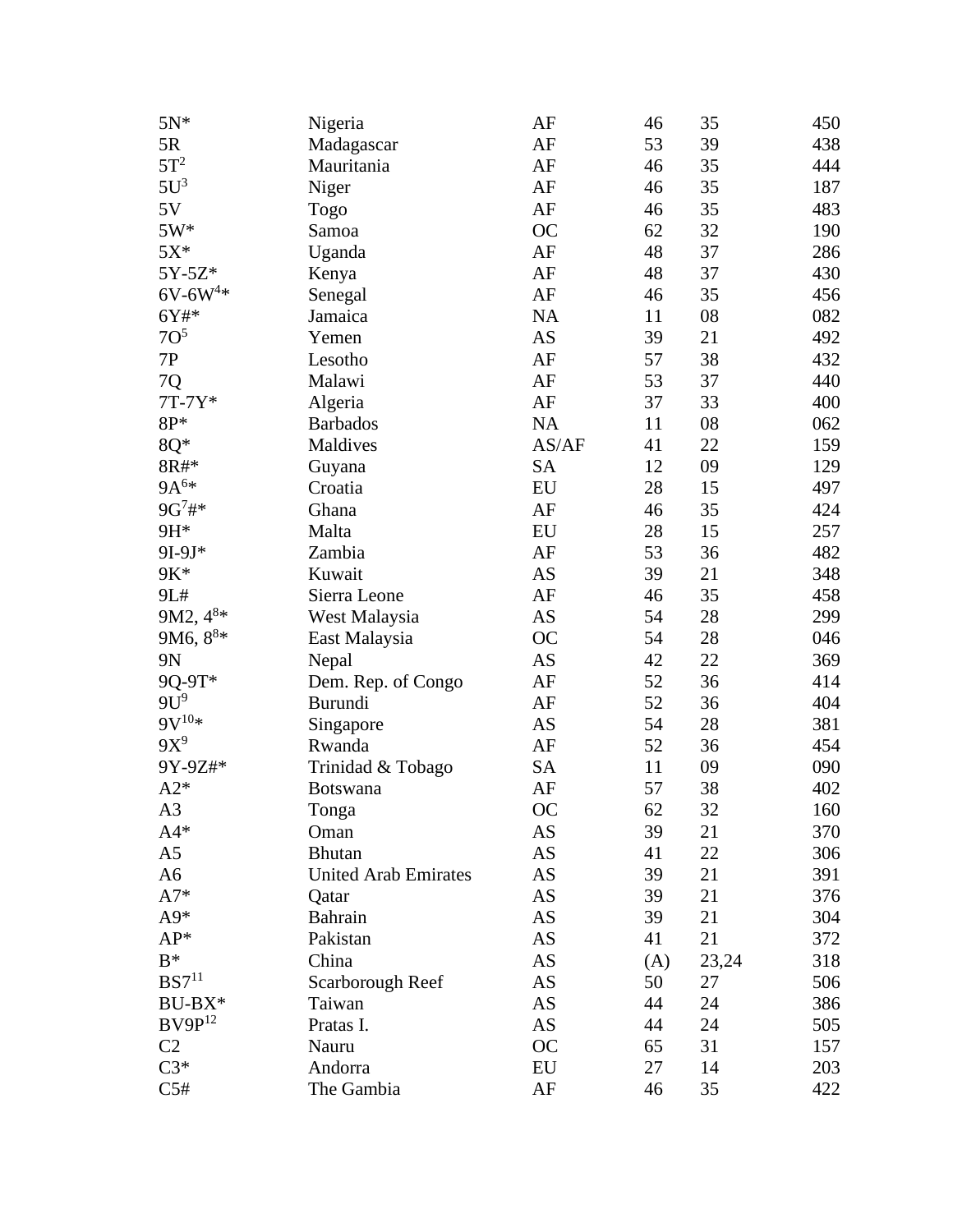| C6              | <b>Bahamas</b>           | <b>NA</b>  | 11    | 08  | 060 |
|-----------------|--------------------------|------------|-------|-----|-----|
| $C8-9*$         | Mozambique               | AF         | 53    | 37  | 181 |
| $CA$ -CE#*      | Chile                    | <b>SA</b>  | 14,16 | 12  | 112 |
| CE0#            | Easter I.                | <b>SA</b>  | 63    | 12  | 047 |
| CE0#            | Juan Fernandez Is.       | <b>SA</b>  | 14    | 12  | 125 |
| CE0#            | San Felix & San Ambrosio | <b>SA</b>  | 14    | 12  | 217 |
| CE9/KC4^*       | Antarctica               | AN         | (B)   | (C) | 013 |
| $CM, CO#*$      | Cuba                     | <b>NA</b>  | 11    | 08  | 070 |
| <b>CN</b>       | Morocco                  | $\rm AF$   | 37    | 33  | 446 |
| CP#             | <b>Bolivia</b>           | <b>SA</b>  | 12,14 | 10  | 104 |
| $CT^*$          | Portugal                 | EU         | 37    | 14  | 272 |
| $CT3*$          | Madeira Is.              | AF         | 36    | 33  | 256 |
| $CU*$           | <b>Azores</b>            | EU         | 36    | 14  | 149 |
| $CV-CX#*$       | Uruguay                  | <b>SA</b>  | 14    | 13  | 144 |
| $CY0*$          | Sable I.                 | NA         | 09    | 05  | 211 |
| CY9*            | St. Paul I.              | NA         | 09    | 05  | 252 |
| $D2-3$          | Angola                   | AF         | 52    | 36  | 401 |
| D <sub>4</sub>  | Cape Verde               | AF         | 46    | 35  | 409 |
| $D6*#^{13}$     | Comoros                  | $\rm AF$   | 53    | 39  | 411 |
| $DA-DR^{14*}$   | Fed. Rep. of Germany     | EU         | 28    | 14  | 230 |
| DU-DZ,4D-4I#*   | Philippines              | <b>OC</b>  | 50    | 27  | 375 |
| $E3^{15}$       | Eritrea                  | $\rm AF$   | 48    | 37  | 051 |
| $E4^{43}$       | Palestine                | <b>AS</b>  | 39    | 20  | 510 |
| E <sub>5</sub>  | N. Cook Is.              | <b>OC</b>  | 62    | 32  | 191 |
| E <sub>5</sub>  | S. Cook Is.              | <b>OC</b>  | 62    | 32  | 234 |
| $E6*$           | Niue                     | <b>OC</b>  | 62    | 32  | 188 |
| $E7^{29}$ #*    | Bosnia-Herzegovina       | ${\rm EU}$ | 28    | 15  | 501 |
| $EA$ -EH $*$    | Spain                    | EU         | 37    | 14  | 281 |
| EA6-EH6*        | Balearic Is.             | EU         | 37    | 14  | 021 |
| EA8-EH8*        | Canary Is.               | AF         | 36    | 33  | 029 |
| EA9-EH9*        | Ceuta & Melilla          | AF         | 37    | 33  | 032 |
| EI-EJ*          | Ireland                  | EU         | 27    | 14  | 245 |
| $EK^*$          | Armenia                  | AS         | 29    | 21  | 014 |
| $\text{EL}\#^*$ | Liberia                  | AF         | 46    | 35  | 434 |
| $EP-EQ*$        | Iran                     | AS         | 40    | 21  | 330 |
| $ER*$           | Moldova                  | EU         | 29    | 16  | 179 |
| $ES*$           | Estonia                  | EU         | 29    | 15  | 052 |
| $ET*$           | Ethiopia                 | AF         | 48    | 37  | 053 |
| $EU$ -EW*       | <b>Belarus</b>           | ${\rm EU}$ | 29    | 16  | 027 |
| $EX^*$          | Kyrgyzstan               | AS         | 30,31 | 17  | 135 |
| $EY^*$          | Tajikistan               | AS         | 30    | 17  | 262 |
| $EZ*$           | Turkmenistan             | AS         | 30    | 17  | 280 |
| $F^*$           | France                   | EU         | 27    | 14  | 227 |
| FG, TO*         | Guadeloupe               | <b>NA</b>  | 11    | 08  | 079 |
| FH, $TO^{13*}$  | Mayotte                  | AF         | 53    | 39  | 169 |
| FJ, $TO^{49*}$  | <b>Saint Barthelemy</b>  | $\rm NA$   | 11    | 08  | 516 |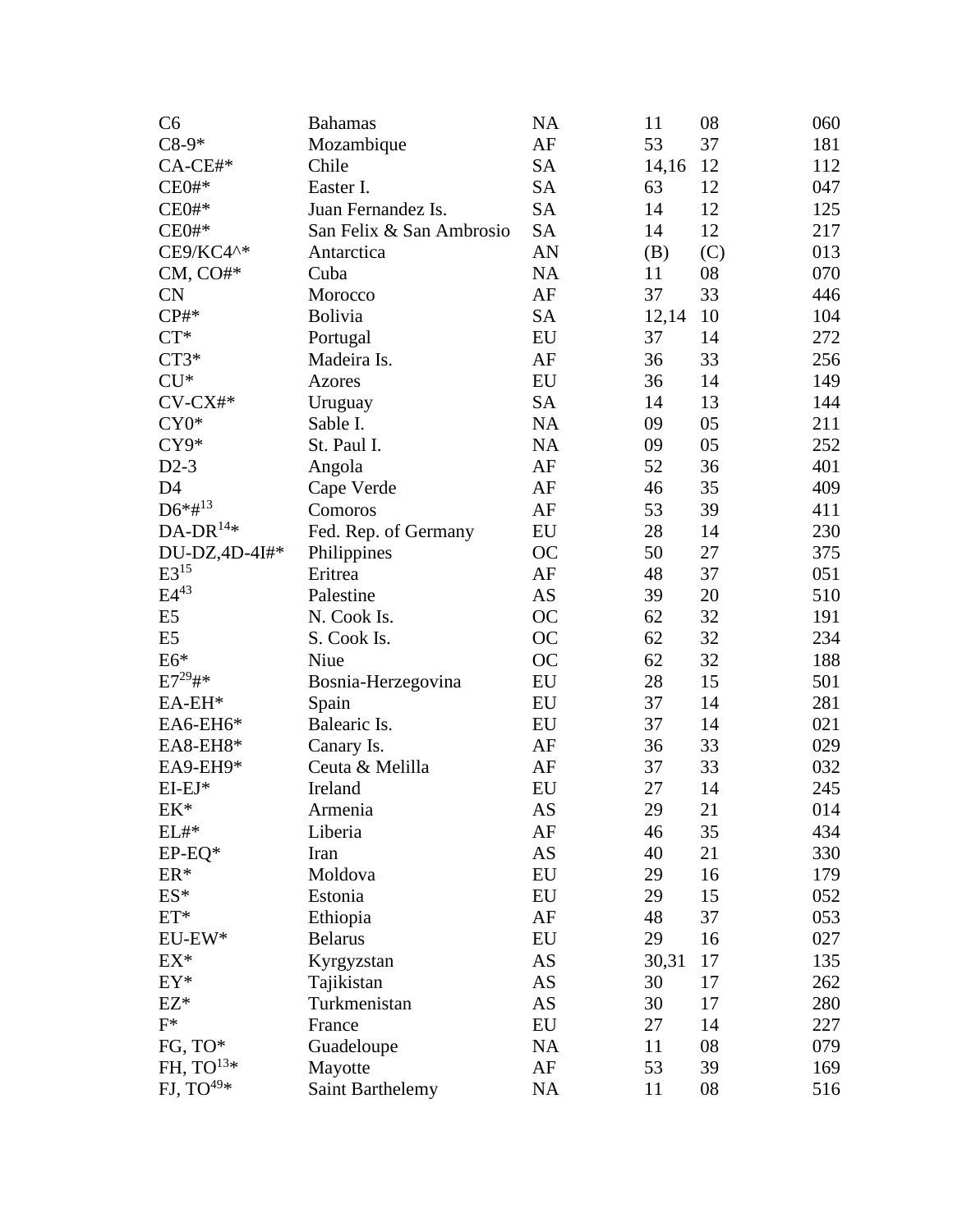| FK, TX*                     | New Caledonia            | <b>OC</b> | 56 | 32    | 162 |
|-----------------------------|--------------------------|-----------|----|-------|-----|
| $FK, TX^{45}$               | Chesterfield Is.         | <b>OC</b> | 56 | 30    | 512 |
| FM, TO*                     | Martinique               | <b>NA</b> | 11 | 08    | 084 |
| FO, $\text{TX}^{16\ast}$    | Austral I.               | <b>OC</b> | 63 | 32    | 508 |
| FO, TX*                     | Clipperton I.            | NA        | 10 | 07    | 036 |
| FO, $TX^*$                  | French Polynesia         | <b>OC</b> | 63 | 32    | 175 |
| FO, $TX^{16*}$              | Marquesas Is.            | <b>OC</b> | 63 | 31    | 509 |
| FP*                         | St. Pierre & Miquelon    | <b>NA</b> | 09 | 05    | 277 |
| FR, TO*                     | Reunion I.               | AF        | 53 | 39    | 453 |
| FT/G, $TO^{17*}$            | Glorioso Is.             | AF        | 53 | 39    | 099 |
| FT/J,E, $TO^{17*}$          | Juan de Nova, Europa     | AF        | 53 | 39    | 124 |
| $FT/T, TO*$                 | Tromelin I.              | $\rm AF$  | 53 | 39    | 276 |
| FS, TO*                     | Saint Martin             | <b>NA</b> | 11 | 08    | 213 |
| $FT/W^*$                    | Crozet I.                | AF        | 68 | 39    | 041 |
| $FT/X^*$                    | Kerguelen Is.            | AF        | 68 | 39    | 131 |
| $FT/Z^*$                    | Amsterdam & St. Paul Is. | $\rm AF$  | 68 | 39    | 010 |
| FW*                         | Wallis & Futuna Is.      | <b>OC</b> | 62 | 32    | 298 |
| FY*                         | French Guiana            | <b>SA</b> | 12 | 09    | 063 |
| $G, GX, M#*$                | England                  | EU        | 27 | 14    | 223 |
| GD, GT*                     | Isle of Man              | EU        | 27 | 14    | 114 |
| $GI, GN*$                   | Northern Ireland         | EU        | 27 | 14    | 265 |
| $GJ, GH^*$                  | <b>Jersey</b>            | EU        | 27 | 14    | 122 |
| $GM, GS^*$                  | Scotland                 | EU        | 27 | 14    | 279 |
| GU, GP*                     | Guernsey                 | EU        | 27 | 14    | 106 |
| GW, GC*                     | Wales                    | EU        | 27 | 14    | 294 |
| $H4*$                       | Solomon Is.              | <b>OC</b> | 51 | 28    | 185 |
| $\rm H40^{18*}$             | <b>Temotu Province</b>   | <b>OC</b> | 51 | 32    | 507 |
| HA, HG*                     | Hungary                  | EU        | 28 | 15    | 239 |
| $HB*$                       | Switzerland              | EU        | 28 | 14    | 287 |
| H <sub>B</sub> <sup>0</sup> | Liechtenstein            | EU        | 28 | 14    | 251 |
| $HC-HD#*$                   | Ecuador                  | <b>SA</b> | 12 | 10    | 120 |
| HC8-HD8#*                   | Galapagos Is.            | <b>SA</b> | 12 | 10    | 071 |
| HH#                         | Haiti                    | <b>NA</b> | 11 | 08    | 078 |
| $HI#*$                      | Dominican Republic       | <b>NA</b> | 11 | 08    | 072 |
| HJ-HK, 5J-5K#*              | Colombia                 | <b>SA</b> | 12 | 09    | 116 |
| HK0#*                       | Malpelo I.               | <b>SA</b> | 12 | 09    | 161 |
| $HK0#*$                     | San Andres & Providencia | <b>NA</b> | 11 | 07    | 216 |
| HL, 6K-6N*                  | Republic of Korea        | AS        | 44 | 25    | 137 |
| HO-HP#*                     | Panama                   | <b>NA</b> | 11 | 07    | 088 |
| $HQ-HR#*$                   | Honduras                 | <b>NA</b> | 11 | 07    | 080 |
| $HS, E2*$                   | Thailand                 | AS        | 49 | 26    | 387 |
| HV                          | Vatican                  | EU        | 28 | 15    | 295 |
| $HZ*$                       | Saudi Arabia             | AS        | 39 | 21    | 378 |
| $I^*$                       | Italy                    | EU        | 28 | 15,33 | 248 |
| ISO, IMO $*$                | Sardinia                 | EU        | 28 | 15    | 225 |
| $J2*$                       | Djibouti                 | AF        | 48 | 37    | 382 |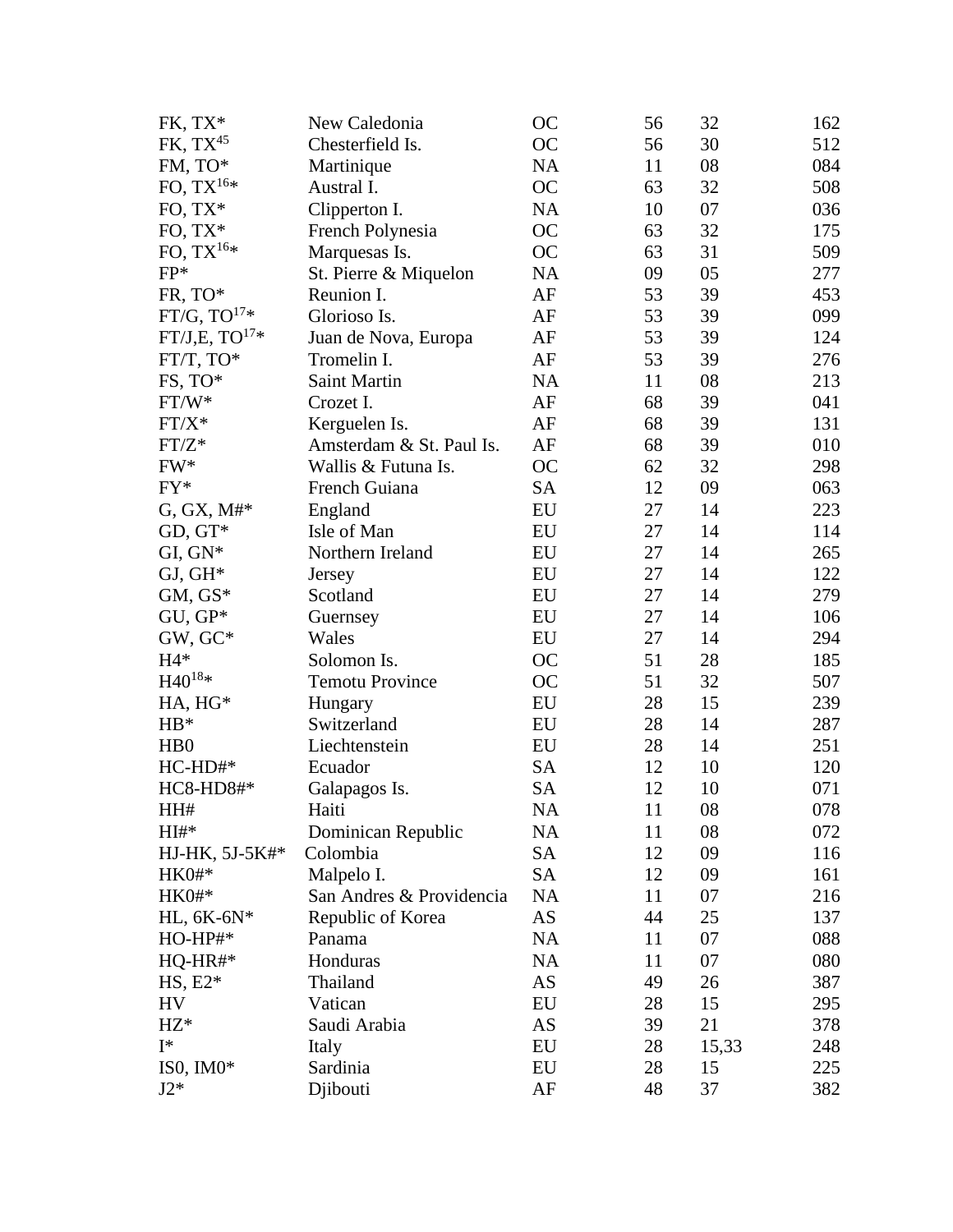| $J3#*$               | Grenada                         | <b>NA</b>  | 11    | 08           | 077 |
|----------------------|---------------------------------|------------|-------|--------------|-----|
| J5                   | Guinea-Bissau                   | AF         | 46    | 35           | 109 |
| J6#*                 | St. Lucia                       | <b>NA</b>  | 11    | 08           | 097 |
| $J7#*$               | Dominica                        | NA         | 11    | 08           | 095 |
| J8#                  | St. Vincent                     | NA         | 11    | 08           | 098 |
| JA-JS, 7J-7N*        | Japan                           | <b>AS</b>  | 45    | 25           | 339 |
| $JD1^{19*}$          | Minami Torishima                | <b>OC</b>  | 90    | 27           | 177 |
| $\rm JD1^{20*}$      | Ogasawara                       | <b>AS</b>  | 45    | 27           | 192 |
| JT-JV*               | Mongolia                        | <b>AS</b>  | 32,33 | 23           | 363 |
| JW*                  | Svalbard                        | EU         | 18    | 40           | 259 |
| JX*                  | Jan Mayen                       | EU         | 18    | 40           | 118 |
| JY#*                 | Jordan                          | <b>AS</b>  | 39    | 20           | 342 |
| K,W,N,               | <b>United States of America</b> | NA         | 6,7,8 | 3,4,5        | 291 |
| AA-AK#               |                                 |            |       |              |     |
| KG4#                 | Guantanamo Bay                  | <b>NA</b>  | 11    | 08           | 105 |
| KH0#                 | Mariana Is.                     | OC         | 64    | 27           | 166 |
| KH1#                 | Baker & Howland Is.             | OC         | 61    | 31           | 020 |
| KH2#*                | Guam                            | OC         | 64    | 27           | 103 |
| KH3#*                | Johnston I.                     | <b>OC</b>  | 61    | 31           | 123 |
| <b>KH4#</b>          | Midway I.                       | <b>OC</b>  | 61    | 31           | 174 |
| <b>KH5#</b>          | Palmyra & Jarvis Is.            | OC         | 61,62 | 31           | 197 |
| KH6,7#*              | Hawaii                          | <b>OC</b>  | 61    | 31           | 110 |
| KH7K#                | Kure I.                         | OC         | 61    | 31           | 138 |
| KH8#*                | American Samoa                  | OC         | 62    | 32           | 009 |
| KH8 <sup>48</sup> #* | Swains I.                       | <b>OC</b>  | 62    | 32           | 515 |
| <b>KH9#</b>          | Wake I.                         | <b>OC</b>  | 65    | 31           | 297 |
| KL, AL, NL,          | Alaska                          | NA         | 1,2   | $\mathbf{1}$ | 006 |
| $WL#$ *              |                                 |            |       |              |     |
| KP1#                 | Navassa I.                      | NA         | 11    | 08           | 182 |
| KP2#*                | Virgin Is.                      | <b>NA</b>  | 11    | 08           | 285 |
| KP3,4#*              | Puerto Rico                     | NA         | 11    | 08           | 202 |
| $KP5^{22}$ #         | Desecheo I.                     | NA         | 11    | 08           | 043 |
| $LA-LN*$             | Norway                          | ${\rm EU}$ | 18    | 14           | 266 |
| $\text{LO-LW}\#^*$   | Argentina                       | SA         | 14,16 | 13           | 100 |
| $LX^*$               | Luxembourg                      | EU         | 27    | 14           | 254 |
| $LY^*$               | Lithuania                       | EU         | 29    | 15           | 146 |
| $LZ^*$               | Bulgaria                        | EU         | 28    | 20           | 212 |
| OA-OC#*              | Peru                            | <b>SA</b>  | 12    | 10           | 136 |
| $OD^*$               | Lebanon                         | AS         | 39    | 20           | 354 |
| $OE*$                | Austria                         | EU         | 28    | 15           | 206 |
| OF-OI*               | Finland                         | EU         | 18    | 15           | 224 |
| OH0*                 | Aland Is.                       | EU         | 18    | 15           | 005 |
| $\mathrm{O J 0^*}$   | Market Reef                     | EU         | 18    | 15           | 167 |
| OK-OL $^{23*}$       | Czech Republic                  | EU         | 28    | 15           | 503 |
| $OM^{23*}$           | Slovak Republic                 | EU         | 28    | 15           | 504 |
| $ON-OT*$             | Belgium                         | EU         | 27    | 14           | 209 |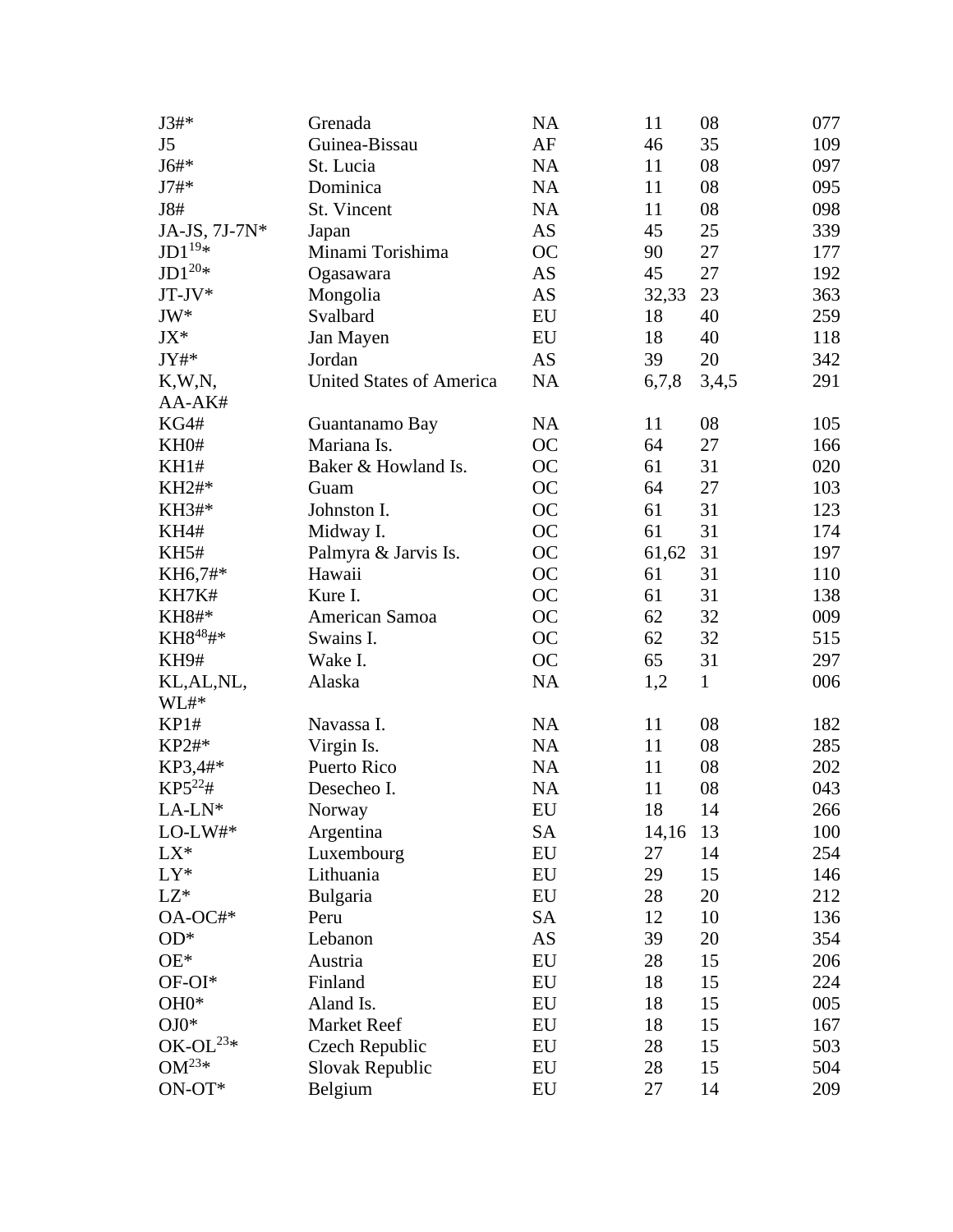| OU-OW, OZ*     | Denmark                    | EU         | 18        | 14 | 221 |
|----------------|----------------------------|------------|-----------|----|-----|
| $OX^*$         | Greenland                  | <b>NA</b>  | 5,75      | 40 | 237 |
| OY*            | Faroe Is.                  | EU         | 18        | 14 | 222 |
| $P2^{24}$      | Papua New Guinea           | <b>OC</b>  | 51        | 28 | 163 |
| $P4^{25*}$     | Aruba                      | <b>SA</b>  | 11        | 09 | 091 |
| $P5^{26}$      | DPR of Korea               | AS         | 44        | 25 | 344 |
| PA-PI*         | Netherlands                | EU         | 27        | 14 | 263 |
| $PJ2^{50}$     | Curacao                    | <b>SA</b>  | 11        | 09 | 517 |
| $PJ4^{51}$     | <b>Bonaire</b>             | <b>SA</b>  | 11        | 09 | 520 |
| $PJ5,6^{52}$   | Saba & St. Eustatius       | <b>NA</b>  | 11        | 08 | 519 |
| $PJ7^{53}$     | <b>Sint Maarten</b>        | <b>NA</b>  | 11        | 08 | 518 |
| PP-PY, ZV-ZZ#* | <b>Brazil</b>              | <b>SA</b>  | (D)       | 11 | 108 |
| PP0-PY0F#*     | Fernando de Noronha        | <b>SA</b>  | 13        | 11 | 056 |
| PP0-PY0S#*     | St. Peter & St. Paul Rocks | <b>SA</b>  | 13        | 11 | 253 |
| PP0-PY0T#*     | Trindade & Martim Vaz Is.  | <b>SA</b>  | 15        | 11 | 273 |
| PZ             | Suriname                   | <b>SA</b>  | 12        | 09 | 140 |
| $R1/F^*$       | Franz Josef Land           | EU         | 75        | 40 | 061 |
| $S0^{1,27}$    | Western Sahara             | AF         | 46        | 33 | 302 |
| $S2*$          | Bangladesh                 | AS         | 41        | 22 | 305 |
| $S5^{6*}$      | Slovenia                   | EU         | 28        | 15 | 499 |
| S7             | Seychelles                 | AF         | 53        | 39 | 379 |
| S <sub>9</sub> | Sao Tome & Principe        | AF         | 47        | 36 | 219 |
| SA-SM, 7S-8S*  | Sweden                     | EU         | 18        | 14 | 284 |
| SN-SR*         | Poland                     | EU         | 28        | 15 | 269 |
| <b>ST</b>      | Sudan                      | AF         | 47, 48 34 |    | 466 |
| SU             | Egypt                      | AF         | 38        | 34 | 478 |
| SV-SZ, J4*     | Greece                     | EU         | 28        | 20 | 236 |
| $SV/A*$        | <b>Mount Athos</b>         | EU         | 28        | 20 | 180 |
| SV5, J45*      | Dodecanese                 | EU         | 28        | 20 | 045 |
| SV9, J49*      | Crete                      | EU         | 28        | 20 | 040 |
| $T2^{28}$      | Tuvalu                     | <b>OC</b>  | 65        | 31 | 282 |
| <b>T30</b>     | W. Kiribati (Gilbert Is.)  | <b>OC</b>  | 65        | 31 | 301 |
| T31            | C. Kiribati                | <b>OC</b>  | 62        | 31 | 031 |
|                | (British Phoenix Is)       |            |           |    |     |
| T32            | E. Kiribati (Line Is.)     | OC         | 61,63     | 31 | 048 |
| T33            | Banaba I. (Ocean I.)       | <b>OC</b>  | 65        | 31 | 490 |
| T5,60          | Somalia                    | AF         | 48        | 37 | 232 |
| $T7*$          | San Marino                 | EU         | 28        | 15 | 278 |
| $T8^{21}$      | Palau                      | <b>OC</b>  | 64        | 27 | 022 |
| TA-TC*         | Turkey                     | EU/AS      | 39        | 20 | 390 |
| $TF^*$         | Iceland                    | EU         | 17        | 40 | 242 |
| TG, TD#*       | Guatemala                  | <b>NA</b>  | 12        | 07 | 076 |
| TI, TE#*       | Costa Rica                 | <b>NA</b>  | 11        | 07 | 308 |
| TI9#*          | Cocos I.                   | <b>NA</b>  | 12        | 07 | 037 |
| TJ             | Cameroon                   | AF         | 47        | 36 | 406 |
| TK*            | Corsica                    | ${\rm EU}$ | 28        | 15 | 214 |
|                |                            |            |           |    |     |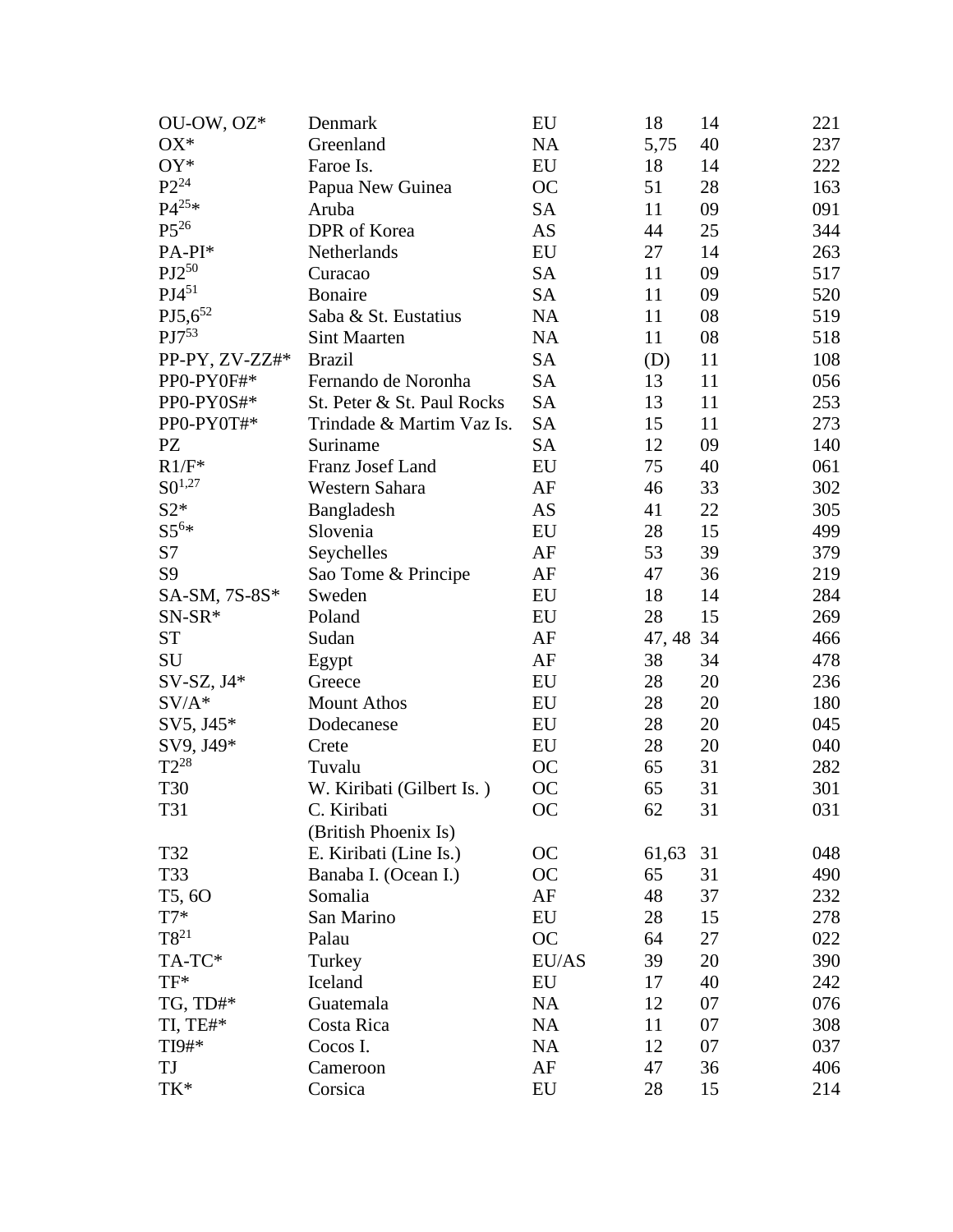| $\mathrm{TL}^{30}$       | Central Africa          |           | AF        |    | 47    | 36    | 408 |
|--------------------------|-------------------------|-----------|-----------|----|-------|-------|-----|
| $\mathrm{TN}^{31}$       | Congo (Republic of the) |           | AF        |    | 52    | 36    | 412 |
| $TR^{32*}$               | Gabon                   |           | AF        |    | 52    | 36    | 420 |
| $TT^{33}$                | Chad                    |           | AF        |    | 47    | 36    | 410 |
| $TU^{34}$                | Cote d'Ivoire           |           | AF        |    | 46    | 35    | 428 |
| $TY^{35}$                | Benin                   |           | AF        |    | 46    | 35    | 416 |
| $TZ^{36*}$               | Mali                    |           | AF        |    | 46    | 35    | 442 |
| <b>UA-UI1-7</b>          | European Russia         |           | EU        |    | (E)   | 16    | 054 |
| RA-RZ*                   |                         |           |           |    |       |       |     |
| UA2, RA2*                | Kaliningrad             |           | EU        |    | 29    | 15    | 126 |
| <b>UA-UI8,9,0</b>        | <b>Asiatic Russia</b>   |           | AS        |    | (F)   | (G)   | 015 |
| RA-RZ*                   |                         |           |           |    |       |       |     |
| UJ-UM                    | Uzbekistan              |           | AS        |    | 30    | 17    | 292 |
| $UN- UQ*$                | Kazakhstan              |           | AS        |    | 29-31 | 17    | 130 |
| UR-UZ,                   | Ukraine                 |           | EU        |    | 29    | 16    | 288 |
| $EM-EO^*$                |                         |           |           |    |       |       |     |
| V2#                      | Antigua & Barbuda       |           | NA        |    | 11    | 08    | 094 |
| V3#                      | <b>Belize</b>           |           | <b>NA</b> |    | 11    | 07    | 066 |
| $V4^{37}$ #              | St. Kitts & Nevis       |           | <b>NA</b> |    | 11    | 08    | 249 |
| $V5*$                    | Namibia                 |           | AF        |    | 57    | 38    | 464 |
| $V6^{38}$                | Micronesia              |           | <b>OC</b> |    | 65    | 27    | 173 |
| $V7#*$                   | Marshall Is.            |           | <b>OC</b> |    | 65    | 31    | 168 |
| $V8*$                    | Brunei Darussalam       |           | OC        |    | 54    | 28    | 345 |
| VA-VG,                   | Canada                  |           | NA        |    | (H)   | $1-5$ | 001 |
| VO, VY#*                 |                         |           |           |    |       |       |     |
| VK, AX#*                 | Australia               |           | <b>OC</b> |    | (I)   | 29,30 | 150 |
| VK0*                     | Heard I.                |           | AF        |    | 68    | 39    | 111 |
| VK0*                     | Macquarie I.            |           | <b>OC</b> |    | 60    | 30    | 153 |
| VK9C*Cocos (Keeling) Is. |                         | <b>OC</b> |           | 54 | 29    | 038   |     |
| VK9L*                    | Lord Howe I.            |           | <b>OC</b> |    | 60    | 30    | 147 |
| VK9M*                    | Mellish Reef            |           | <b>OC</b> |    | 56    | 30    | 171 |
| VK9N*                    | Norfolk I.              |           | <b>OC</b> |    | 60    | 32    | 189 |
| VK9W*                    | Willis I.               |           | <b>OC</b> |    | 55    | 30    | 303 |
| VK9X*Christmas I.        |                         | <b>OC</b> |           | 54 | 29    | 035   |     |
| $VP2E^{37}$              | Anguilla                |           | <b>NA</b> |    | 11    | 08    | 012 |
| $VP2M^{37}$              | Montserrat              |           | NA        |    | 11    | 08    | 096 |
| $VP2V^{37*}$             | British Virgin Is.      |           | <b>NA</b> |    | 11    | 08    | 065 |
| $VP5*$                   | Turks & Caicos Is.      |           | <b>NA</b> |    | 11    | 08    | 089 |
| VP6#                     | Pitcairn I.             |           | OC        |    | 63    | 32    | 172 |
| $VP6^{46*}$              | Ducie I.                |           | <b>OC</b> |    | 63    | 32    | 513 |
| $VP8*$                   | Falkland Is.            |           | <b>SA</b> |    | 16    | 13    | 141 |
| VP8, LU*                 | South Georgia I.        |           | <b>SA</b> |    | 73    | 13    | 235 |
| VP8, LU*                 | South Orkney Is.        |           | <b>SA</b> |    | 73    | 13    | 238 |
| VP8, LU*                 | South Sandwich Is.      |           | <b>SA</b> |    | 73    | 13    | 240 |
| VP8, LU,                 | South Shetland Is.      |           | <b>SA</b> |    | 73    | 13    | 241 |
| CE9, HF0, 4K1*           |                         |           |           |    |       |       |     |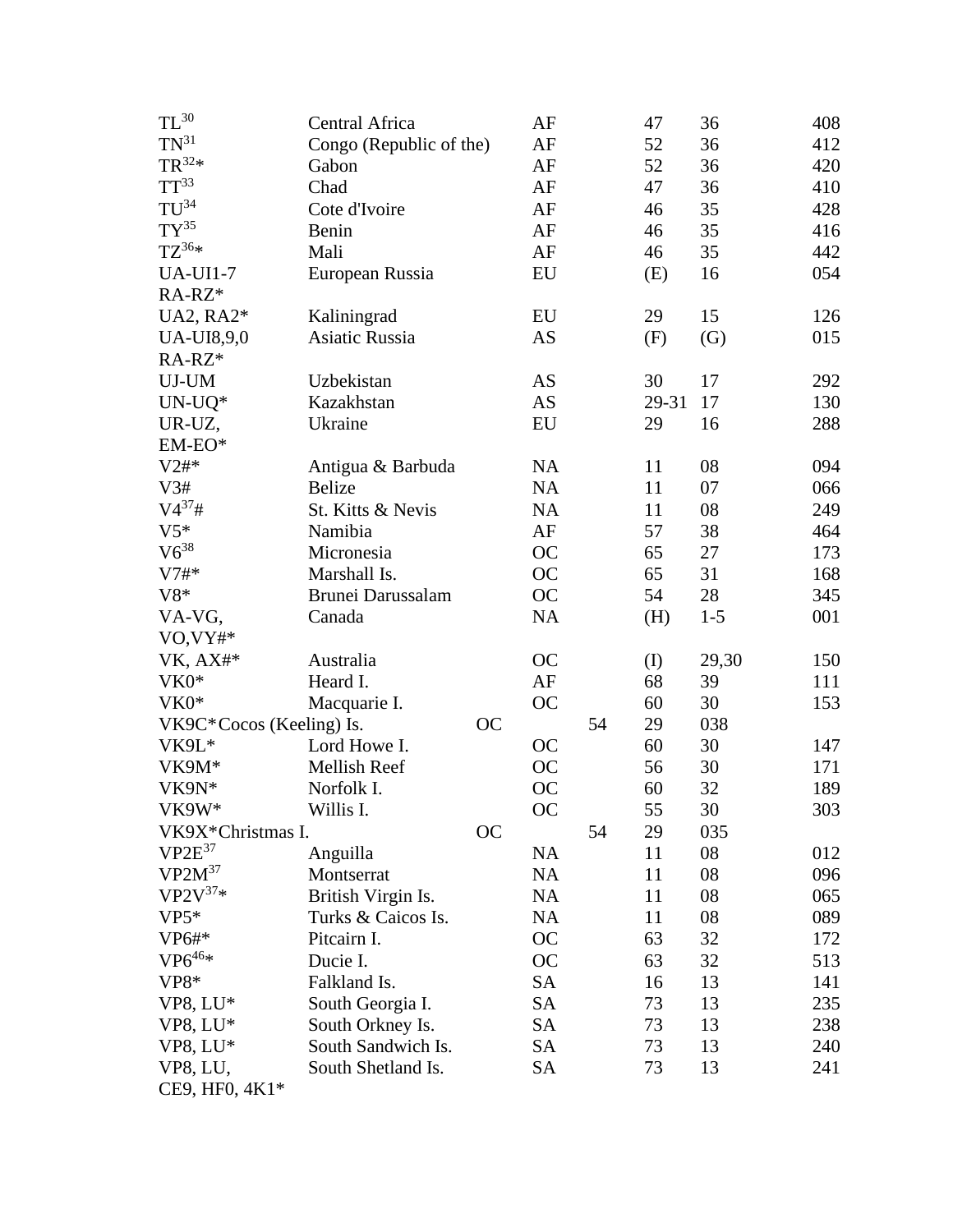| VP9*                       | Bermuda                   | <b>NA</b>  | 11    | 05 | 064 |
|----------------------------|---------------------------|------------|-------|----|-----|
| VQ9*                       | Chagos Is.                | $\rm AF$   | 41    | 39 | 033 |
| VR*                        | Hong Kong                 | AS         | 44    | 24 | 321 |
| VU*                        | India                     | AS         | 41    | 22 | 324 |
| VU4*                       | Andaman & Nicobar Is.     | AS         | 49    | 26 | 011 |
| $VU7*$                     | Lakshadweep Is.           | AS         | 41    | 22 | 142 |
| XA-XI#*                    | Mexico                    | <b>NA</b>  | 10    | 06 | 050 |
| XA4-XI4#*                  | Revillagigedo             | <b>NA</b>  | 10    | 06 | 204 |
| $XT^{39*}$                 | <b>Burkina Faso</b>       | $\rm AF$   | 46    | 35 | 480 |
| ΧU                         | Cambodia                  | AS         | 49    | 26 | 312 |
| <b>XW</b>                  | Laos                      | AS         | 49    | 26 | 143 |
| XX9*                       | Macao                     | AS         | 44    | 24 | 152 |
| XY-XZ                      | Myanmar                   | AS         | 49    | 26 | 309 |
| YA, T6                     | Afghanistan               | AS         | 40    | 21 | 003 |
| ${\rm YB\text{-}YH^{40*}}$ | Indonesia                 | <b>OC</b>  | 51,54 | 28 | 327 |
| YI*                        | Iraq                      | <b>AS</b>  | 39    | 21 | 333 |
| $YJ^*$                     | Vanuatu                   | <b>OC</b>  | 56    | 32 | 158 |
| YK*                        | Syria                     | AS         | 39    | 20 | 384 |
| YL <sup>*</sup>            | Latvia                    | ${\rm EU}$ | 29    | 15 | 145 |
| YN, H6-7, HT#*             | Nicaragua                 | <b>NA</b>  | 11    | 07 | 086 |
| YO-YR*                     | Romania                   | EU         | 28    | 20 | 275 |
| YS, HU#*                   | El Salvador               | <b>NA</b>  | 11    | 07 | 074 |
| YT-YU*                     | Serbia                    | ${\rm EU}$ | 28    | 15 | 296 |
| $YY-YY, 4M*$               | Venezuela                 | <b>SA</b>  | 12    | 09 | 148 |
| $YV0#*$                    | Aves I.                   | <b>NA</b>  | 11    | 08 | 017 |
| Z <sub>2</sub>             | Zimbabwe                  | AF         | 53    | 38 | 452 |
| $Z3^{41*}$                 | North Macedonia           | EU         | 28    | 15 | 502 |
| $Z6^{1,55*}$               | Republic of Kosovo        | EU         | 28    | 15 | 522 |
| ${\rm Z}8^{54}$            | South Sudan (Rep of)      | AF         | 48    | 34 | 521 |
| ZA                         | Albania                   | EU         | 28    | 15 | 007 |
| $ZB2*$                     | Gibraltar                 | EU         | 37    | 14 | 233 |
| $ZC4^{42*}$                | <b>UK Sov. Base Areas</b> | AS         | 39    | 20 | 283 |
|                            | on Cyprus                 |            |       |    |     |
| $ZD7*$                     | St. Helena                | AF         | 66    | 36 | 250 |
| ZD8*                       | Ascension I.              | AF         | 66    | 36 | 205 |
| ZD9                        | Tristan da Cunha &        | AF         | 66    | 38 | 274 |
|                            | Gough I.                  |            |       |    |     |
| $ZF^*$                     | Cayman Is.                | <b>NA</b>  | 11    | 08 | 069 |
| $ZK3*$                     | Tokelau Is.               | <b>OC</b>  | 62    | 31 | 270 |
| ZL-ZM*                     | New Zealand               | <b>OC</b>  | 60    | 32 | 170 |
| $ZL7*$                     | Chatham Is.               | <b>OC</b>  | 60    | 32 | 034 |
| $ZL8*$                     | Kermadec Is.              | <b>OC</b>  | 60    | 32 | 133 |
| $ZL9*$                     | New Zealand               |            |       |    |     |
|                            | Subantarctic Islands      | OC         | 60    | 32 | 016 |
| $ZP#*$                     | Paraguay                  | <b>SA</b>  | 14    | 11 | 132 |
| $ZR-ZU#*$                  | South Africa              | $\rm AF$   | 57    | 38 | 462 |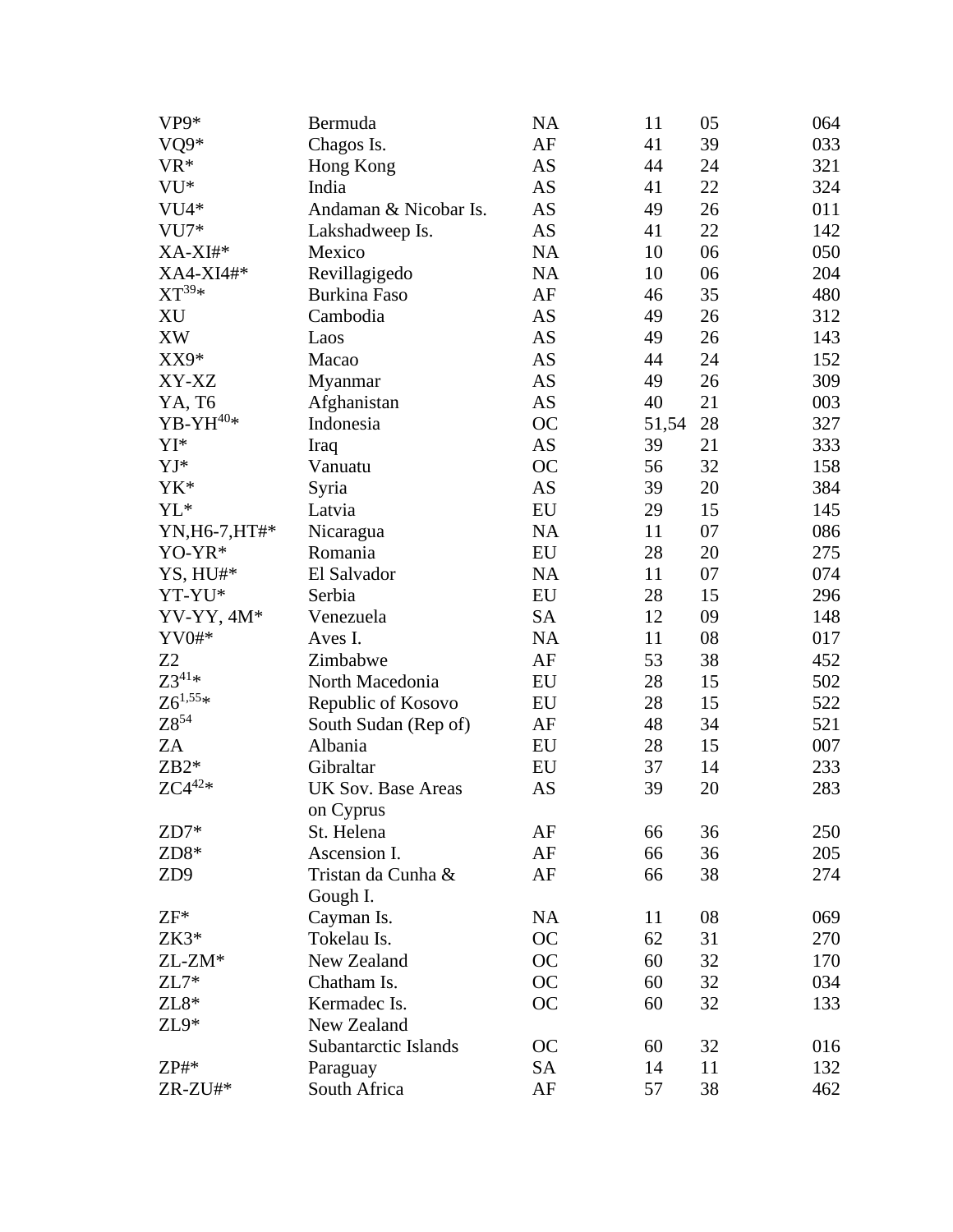### NOTES:

- 1 Unofficial prefix.
- 2 (5T) Only contacts made June 20, 1960, and after, count for this entity.
- 3 (5U) Only contacts made August 3, 1960, and after, count for this entity.
- 4 (6W) Only contact made June 20, 1960, and after, count for this entity.
- 5 (70) Only contacts made May 22, 1990, and after, count for this entity.
- 6 (9A,S5) Only contacts made June 26, 1991, and after, count for this entity.
- 7 (9G) Only contacts made March 5, 1957, and after, count for this entity.
- 8 (9M2,4,6,8) Only contacts made September 16, 1963, and after, count for this entity.
- 9 (9U, 9X) Only contacts made July 1, 1962, and after, count for this entity.
- 10 (9V) Contacts made from September 16, 1963 to August 8, 1965, count for West Malaysia.
- 11 (BS7) Only contacts made January 1, 1995, and after, count for this entity.
- 12 (BV9P) Only contact made January 1, 1994, and after, count for this entity.
- 13 (D6,FH) Only contacts made July 6, 1975, and after, count for this entity.
- 14 (DA-DR) Only contacts made with DA-DL stations September 17, 1973, and after, and
- contacts made Y2-Y9 stations October 3, 1990 and after, count for this entity.

15 (E3) Only contacts made November 14, 1962, and before, or May 24, 1991, and after, count for this entity.

- 16 (FO) Only contacts made after 23:59 UTC, March 31, 1998 count for this entity.
- 17 (FR) Only contacts made June 25, 1960, and after, count for this entity.
- 18 (H40) Only contacts made after 23:59 UTC, March 31, 1998 count for this entity.
- 19 (JD) Formerly Marcus Island.
- 20 (JD) Formerly Bonin and Volcano Islands
- 21 (T8) Valid prefix January 1, 1994, or after (KC6 prior to this date).
- 22 (KP5) Only contacts made March 1, 1979, and after, count for this entity.
- 23 (OK-OL, OM) Only contacts made January 1, 1993, and after, count for this entity.
- 24 (P2) Only contacts made September 16, 1975, and after count for this entity.
- 25 (P4) Only contacts made January 1, 1986, and after, count for this entity.
- 26 (P5) Only contacts made May 14, 1995, and after, count for this entity.
- 27 (S0) Contacts with Rio de Oro (Spanish Sahara), EA9, also count for this entity.
- 28 (T2) Only contacts made January 1, 1976, and after, count for this entity.
- 29 (E7) New prefix for Bosnia Herzegovina effective November 17, 2007. Contacts are valid for this entity effective October 15, 1991.
- 30 (TL) Only contacts made August 13, 1960, and after, count for this entity.
- 31 (TN) Only contacts made August 15, 1960, and after, count for this entity.
- 32 (TR) Only contacts made August 17, 1960, and after, count for this entity.
- 33 (TT) Only contacts made August 11, 1960, and after, count for this entity.
- 34 (TU) Only contacts made August 7, 1960, and after, count for this entity.
- 35 (TY) Only contacts made August 1, 1960, and after, count for this entity.
- 36 (TZ) Only contacts made June 20, 1960, and after, count for this entity.

# 37 (V4,VP2) For DXCC credit for contacts made May 31, 1958, and before, see page 97, June 1958 QST.

- 38 (V6) Includes Yap Islands January 1, 1981, and after.
- 39 (XT) Only contacts made August 16, 1960, and after, count for this entity.